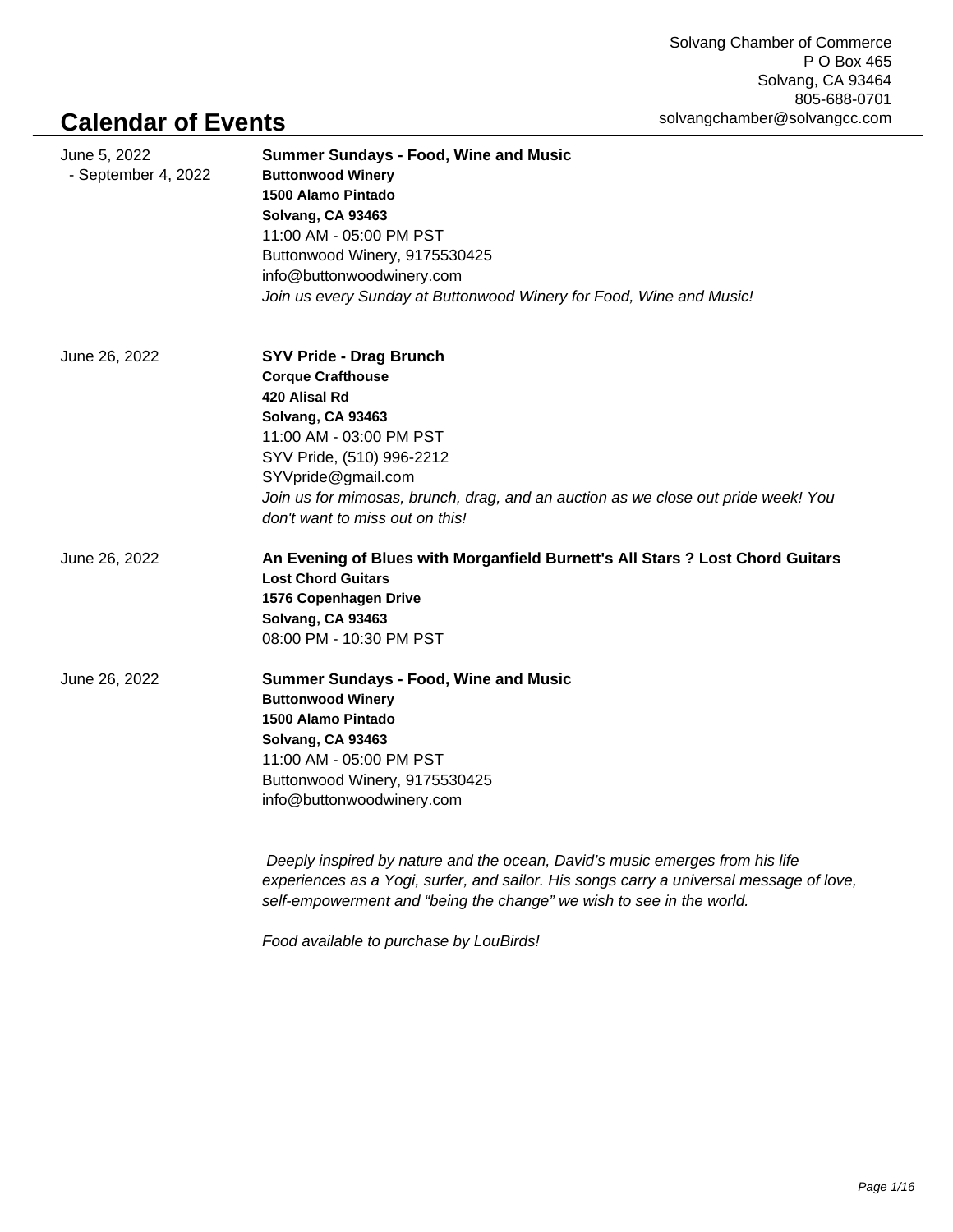| June 28, 2022 | Mie's Beads Workshop: Morse Code Bracelets<br><b>Solvang Library</b><br>1745 Mission Dr<br>Solvang, CA 93463<br>03:00 PM - 04:30 PM PST<br>This workshop is taught by Mie of Mie's Beads in Solvang! For ages 10-17.<br>A "Morse Code" bead string contains a personalized saying or message, symbolized by<br>dots and dashes created by beads of different shapes of colors<br>All supplies are provided.<br>Space is limited, please REGISTER to be sure of a place.                                                                                                                                                                                                                                                                                                                                                                                                                                                                                                                                                                                                                                                                                                                                                                                                                                                                                                                                           |
|---------------|-------------------------------------------------------------------------------------------------------------------------------------------------------------------------------------------------------------------------------------------------------------------------------------------------------------------------------------------------------------------------------------------------------------------------------------------------------------------------------------------------------------------------------------------------------------------------------------------------------------------------------------------------------------------------------------------------------------------------------------------------------------------------------------------------------------------------------------------------------------------------------------------------------------------------------------------------------------------------------------------------------------------------------------------------------------------------------------------------------------------------------------------------------------------------------------------------------------------------------------------------------------------------------------------------------------------------------------------------------------------------------------------------------------------|
| June 29, 2022 | Music in the Park - David Segall Band<br><b>Solvang Park</b><br><b>1630 Mission Drive</b><br>Solvang, CA 93463<br>05:00 PM - 08:00 PM PST<br>Join us at the Solvang Park on for some family-friendly live music! Bring your picnic<br>blankets and enjoy some good music on a warm summer night!                                                                                                                                                                                                                                                                                                                                                                                                                                                                                                                                                                                                                                                                                                                                                                                                                                                                                                                                                                                                                                                                                                                  |
| June 29, 2022 | <b>Matt McCarrin Jazz ? Lost Chord Guitars</b><br><b>Lost Chord Guitars</b><br>1576 Copenhagen Drive<br>Solvang, CA 93463<br>07:30 PM - 09:30 PM PST<br>Born in Philadelphia, Pennsylvania, musician "Matthew R. McCarrin" has performed<br>around the world, from France to Japan, as a composer, producer and pianist. His<br>studies at the School for Creative and Performing Arts with Philadelphia's legendary<br>Trumpeter, Composer, Kevin Rodgers led to an early career as a performer/composer.<br>Matt performed, as the leader of the band "United Forces," and with acts like Knoel<br>Scott (Saxophone), and Lucman Ali (drums), members of the Sun Rah Arkestra that<br>indulged his early career as a bandleader. He also performed with Devon Evans<br>(percussion) and (Earl "Chinna" Smith) from "The Wailers," and as a result ended up in<br>New York City attending the Master Classes of Barry Harris.<br>Altogether, McCarrin has earned three Platinum plaques, and one Gold plaque for over<br>5,000,000 copies sold of his commercial work, and a Grammy nomination for his work<br>on "Timeless Journey,"<br>McCarrin co-founded one of Philadelphia's fastest growing Independent Record Labels,<br>"Endyo Records," along side Recording Engineer and Producer partner Roscoe Murphy<br>signing seven singers to the label and completing their albums.<br>http://mattmccarrin.com |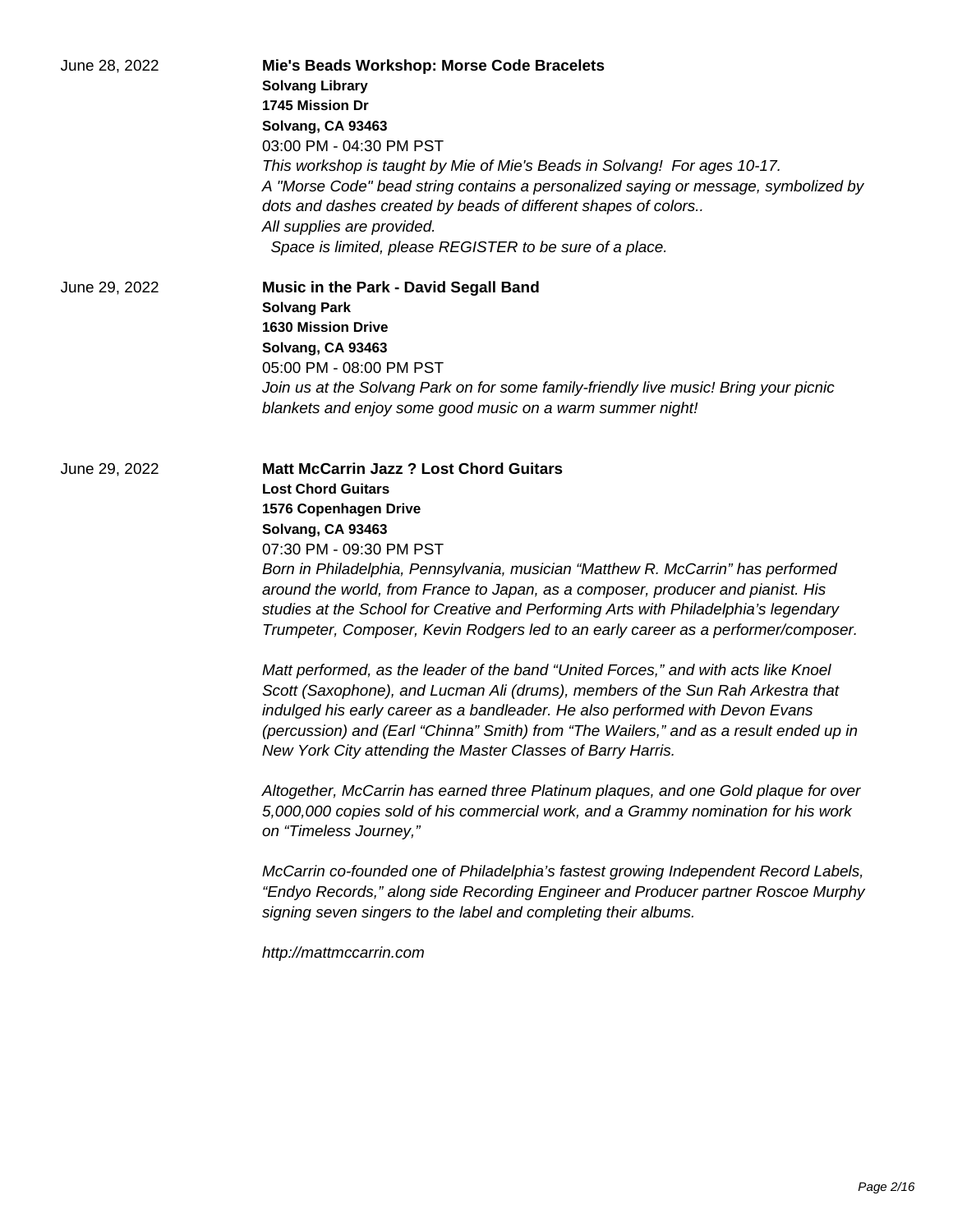June 29, 2022 **Laugh Therapy Stand Up Comedy Show Maverick Saloon 3687 Sagunto St Santa Ynez, CA 93460** 07:30 PM - 10:00 PM PST Paco Zamora, 7734012998 unpaquitotv@yahoo.com

## **Details**

Enjoy Stand up Comedy from Headliner Jay London A stand-up comic, whose one-liner jokes made him a favorite on NBC's Last Comic Standing. He appeared (Seasons 2 and 3, both in 2004), his humble personality and clean comedy made him a favorite among the show's fans. He had a guest appearance on the Tonight Show with Jay Leno. London served as the opening act on Louis C.K.'s 2015 stand up special, Live At The Comedy Store

Guest Appearance by Courtney Rainwater-From Toledo Ohio to the California Coast of Santa Barbara. Courtney has been entertaining people through theater and comedy. After competing in the Portand Comedy festival and landing in Santa Barbara. She has been making the rounds in the Central Coast Comedy scene and is a skilled yodeler.

Featuring Chris Williams- Originally from Los Angeles, Chris Williams is the jack-of-all-trades - a standup comic, radio host, actor, and producer. Lately, he has been entertaining audiences up and down the California coast with his confident delivery and jokes that will have you laughing at first, but wheezing the longer you sit with them. He is the Producer and host of Let Loose Comedy Show in Santa Barbara.

 Hosted by Sal España and Paco Zamora Come for the laughs...stay for the drinks! Doors open at 7:30pm.

Doors open at 7:30 Come early and a enjoy a "Farm to Saloon" Food Menu available until 9pm. Full Bar also featuring local wines open until 12am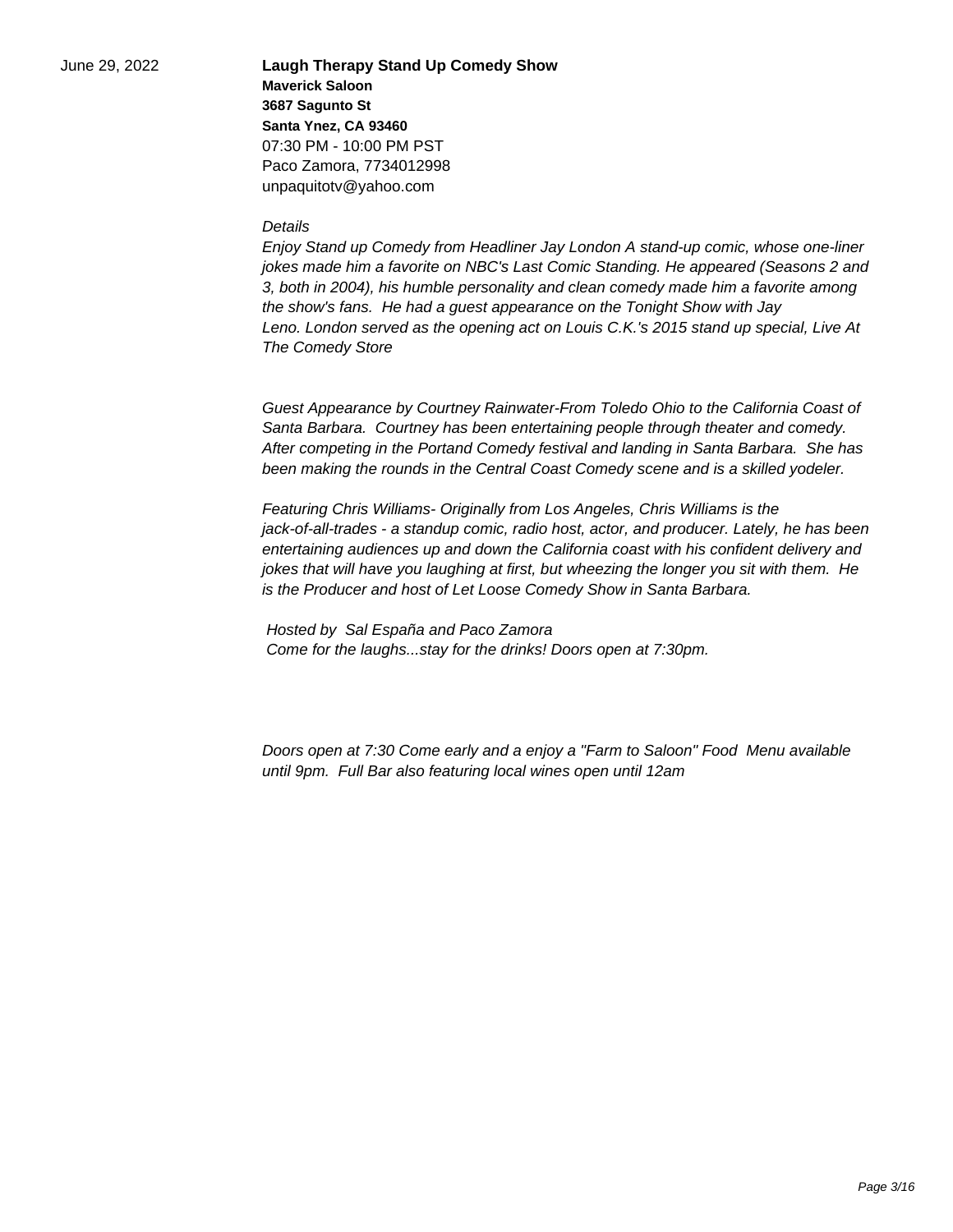| June 30, 2022                    | <b>Arwen Lewis ? Lost Chord Guitars</b><br><b>Lost Chord Guitars</b><br>1576 Copenhagen Drive<br>Solvang, CA 93463<br>07:30 PM - 09:30 PM PST<br>Arwen Lewis is a Singer/Songwriter and Guitarist from California. Her introduction to the<br>music business was her debut album, Arwen, an offer of her own impassioned<br>interpretation that's quite literally in her DNA. The daughter of Moby Grape founding<br>Member Peter Lewis (and granddaughter of Oscar- and Emmy Award winning actress<br>Loretta Young), Arwen took on a selection of the legendary San Francisco band's songs<br>and revamped their psychedelia tinged brand of rock music for a whole new era.<br>Built on her raw but graceful guitar work and gorgeously soulful vocals, the result is a<br>blend of melody-laced folk, gritty blues, and powerfully charged rock and roll that feels |
|----------------------------------|-------------------------------------------------------------------------------------------------------------------------------------------------------------------------------------------------------------------------------------------------------------------------------------------------------------------------------------------------------------------------------------------------------------------------------------------------------------------------------------------------------------------------------------------------------------------------------------------------------------------------------------------------------------------------------------------------------------------------------------------------------------------------------------------------------------------------------------------------------------------------|
|                                  | both timeless and undeniably of-the-moment.<br>To create the album, Arwen worked in close collaboration with her father and Academy<br>Award-winning, Grammy Award-nominated producer John DeNicola. Arwen puts a new<br>spin on Moby Grapes multi-vocalist approach by placing Arwen as lead singer on each<br>track.<br>"Arwen's a child of the San Francisco sound, and she's got an ease of delivery that lets<br>that sound flow through her in a way that just feels completely fresh," DeNicola points<br>out.                                                                                                                                                                                                                                                                                                                                                   |
|                                  | Arwen currently performs solo, singing and playing acoustic guitar, sharing her original<br>songs as well as some classic covers, and identifies as an Americana artist. She also<br>plays regularly with her father and bandmate George Adrian in an acoustic trio, featuring<br>Moby Grape and original material written by the three of them.                                                                                                                                                                                                                                                                                                                                                                                                                                                                                                                        |
| June 30, 2022<br>- July 31, 2022 | <b>PCPA Sound of Music Play</b><br><b>Marian Theater</b><br>800 S College Drive<br>Santa Maria, CA 9354<br>Various times, see PCPA website for more info<br>When problematic postulant, Maria, proves too high-spirited for the religious life, she is<br>dispatched to serve as governess for the seven children of a widowed naval Captain.<br>Her hard-won rapport with the youngsters, and her generosity of spirit, gradually soften<br>the sternness of the broken-hearted Captain. With love in the air, but war on the<br>horizon, the family find their Austrian homeland occupied by Nazi forces who demand<br>submission and service. Inspired by the true story of the Von Trapp family, and their                                                                                                                                                          |

the most inspirational and beloved musicals of all time.

daring escape over the mountains to Switzerland, The Sound of Music remains one of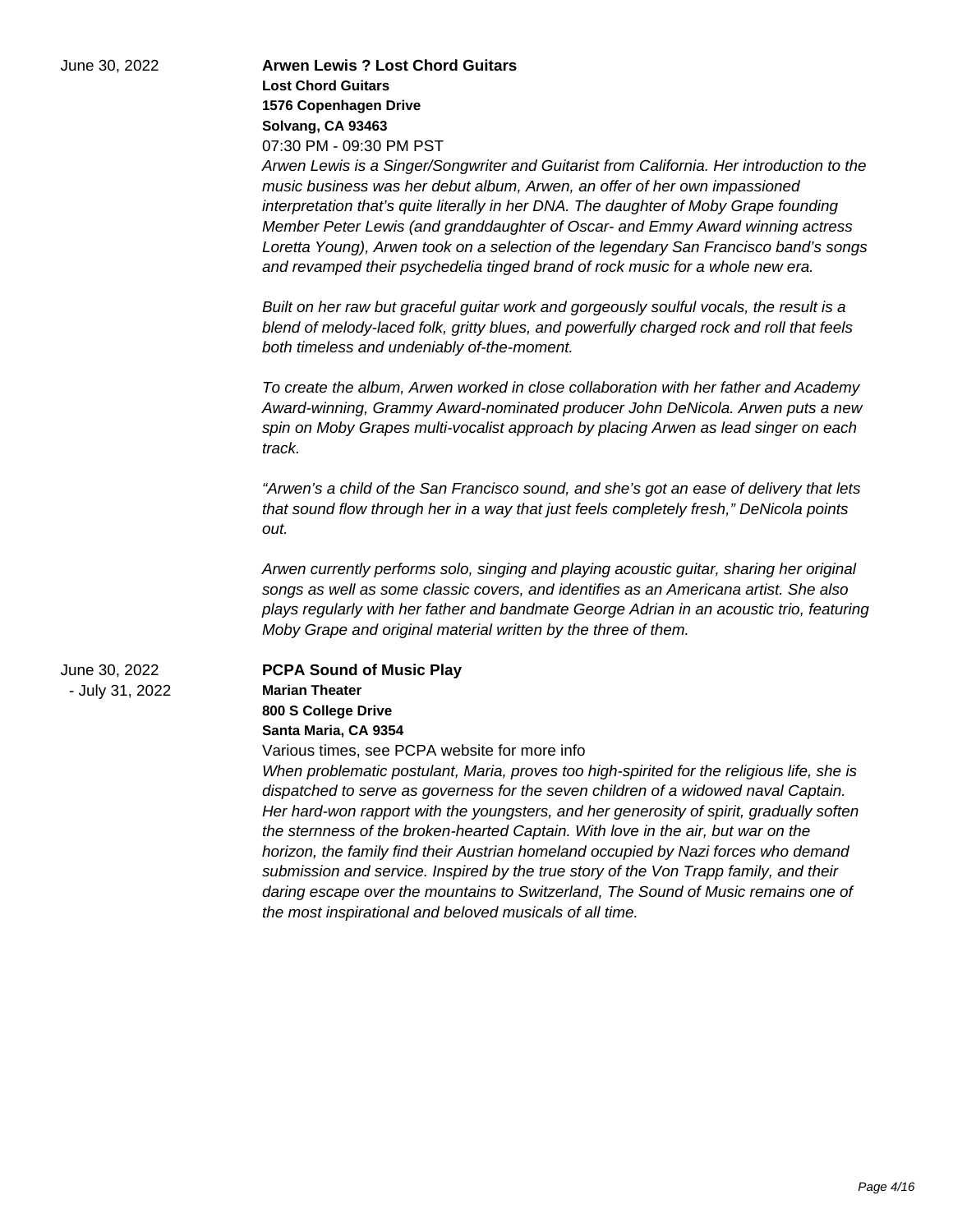June 30, 2022 **PCPA Community Appreciation Night Marian Theater 870 S. Bradley Santa Maria , CA 93454** 07:00 PM - 09:30 PM PST We want you to be our guests on the first preview night performance in Santa Maria of The Sound of Music

> Please join us on Thursday, June 30, 2022, for 2 complimentary tickets to our performance of

The Sound of Music

www.pcpa.org

At the Marian Theater on the Campus of Allan Hancock College

870 S. Bradley Road

Santa Maria, CA 93454

First come first serve. Tickets are based on availability. Please phone the box office (805) 922-8313 or email boxoffice@pcpa.org if you are unable to attend so tickets may be re-sold.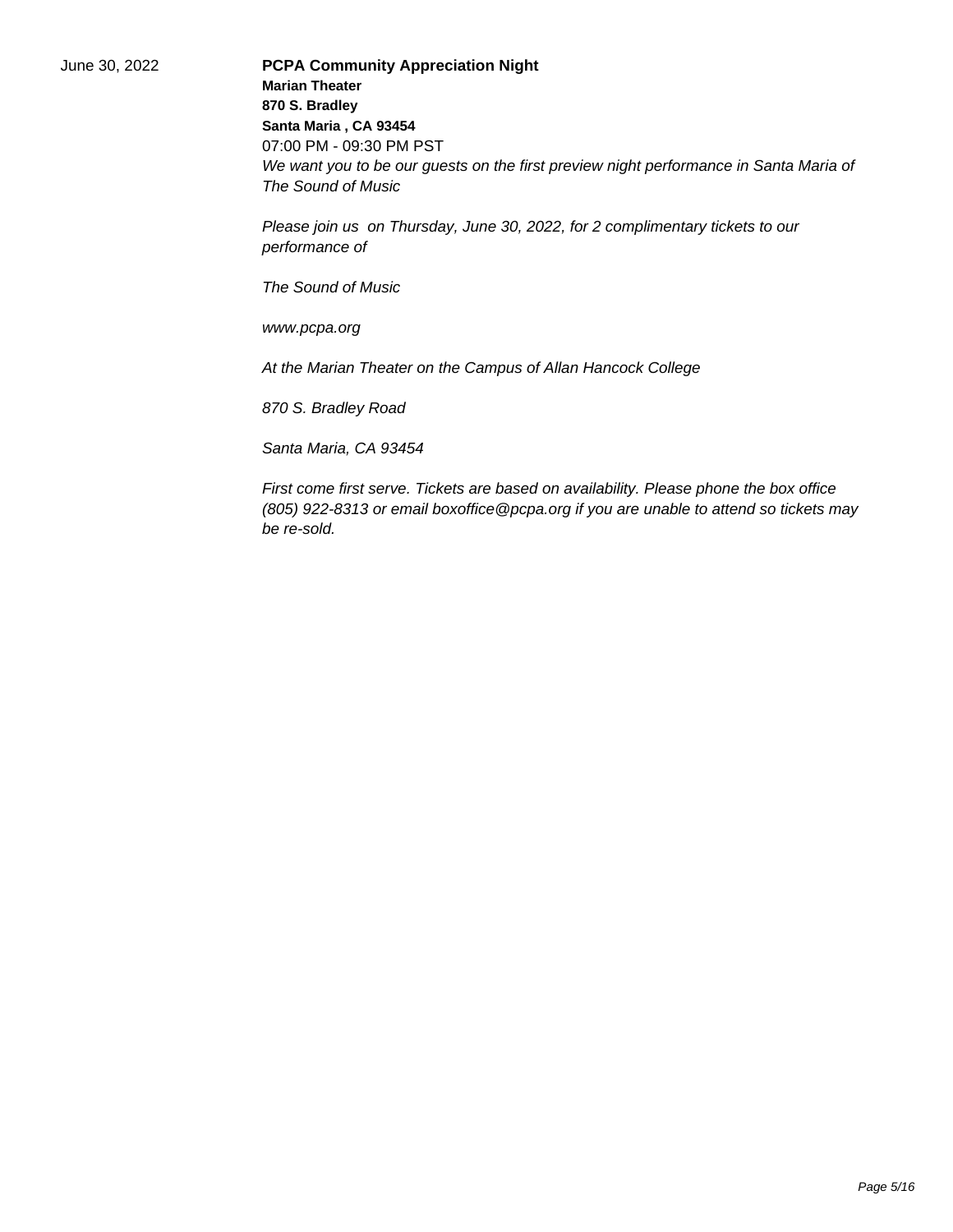| July 4, 2022 | Fourth of July Solvang 2022<br>Solvang<br>11:00 AM - 09:30 PM PST                                                                                                                                                                                                                           |
|--------------|---------------------------------------------------------------------------------------------------------------------------------------------------------------------------------------------------------------------------------------------------------------------------------------------|
|              | The Santa Ynez Valley Rotary club is proud to present the annual Fourth of July<br>Festival and Fireworks Show at Old Mission Santa Inès in Solvang on Monday, July 4th.<br>This fireworks show is considered one of the best on the Central Coast! The event is<br>from 2 - 10 p.m.        |
|              | The Fireworks Show will begin promptly at 9 p.m. and we suggest that you arrive very<br>early this year as we expect record attendance.                                                                                                                                                     |
|              | The Fireworks Show is proudly presented by The City of Solvang.<br>The gates open at 2 p.m., admission is \$15 and kids 12 and under are FREE!                                                                                                                                              |
|              | Active Military and immediate family members with ID are also free. All Active Military<br>must show IDs at the entrance.                                                                                                                                                                   |
|              | The Fourth of July Festival also includes live entertainment, kids area, street faire<br>vendors and a wide variety of food vendors!                                                                                                                                                        |
|              | Craft Beer and wine will also be for sale for guests 21+.                                                                                                                                                                                                                                   |
|              | Guests may bring in lawn chairs and blankets, but no outside coolers or alcohol. All<br>bags / strollers / carts will be checked upon entering.                                                                                                                                             |
|              | The Fireworks Show begins approximately at 9 pm!                                                                                                                                                                                                                                            |
|              | This is Santa Ynez Valley Rotary's gift to the community and all profits go to support<br>local charitable causes.                                                                                                                                                                          |
| July 6, 2022 | Music in the Park - Cuesta Ridge<br><b>Solvang Park</b><br><b>1630 Mission Drive</b><br>Solvang, CA 93463<br>05:00 PM - 08:00 PM PST<br>Join us at the Solvang Park on for some family-friendly live music! Bring your picnic<br>blankets and enjoy some good music on a warm summer night! |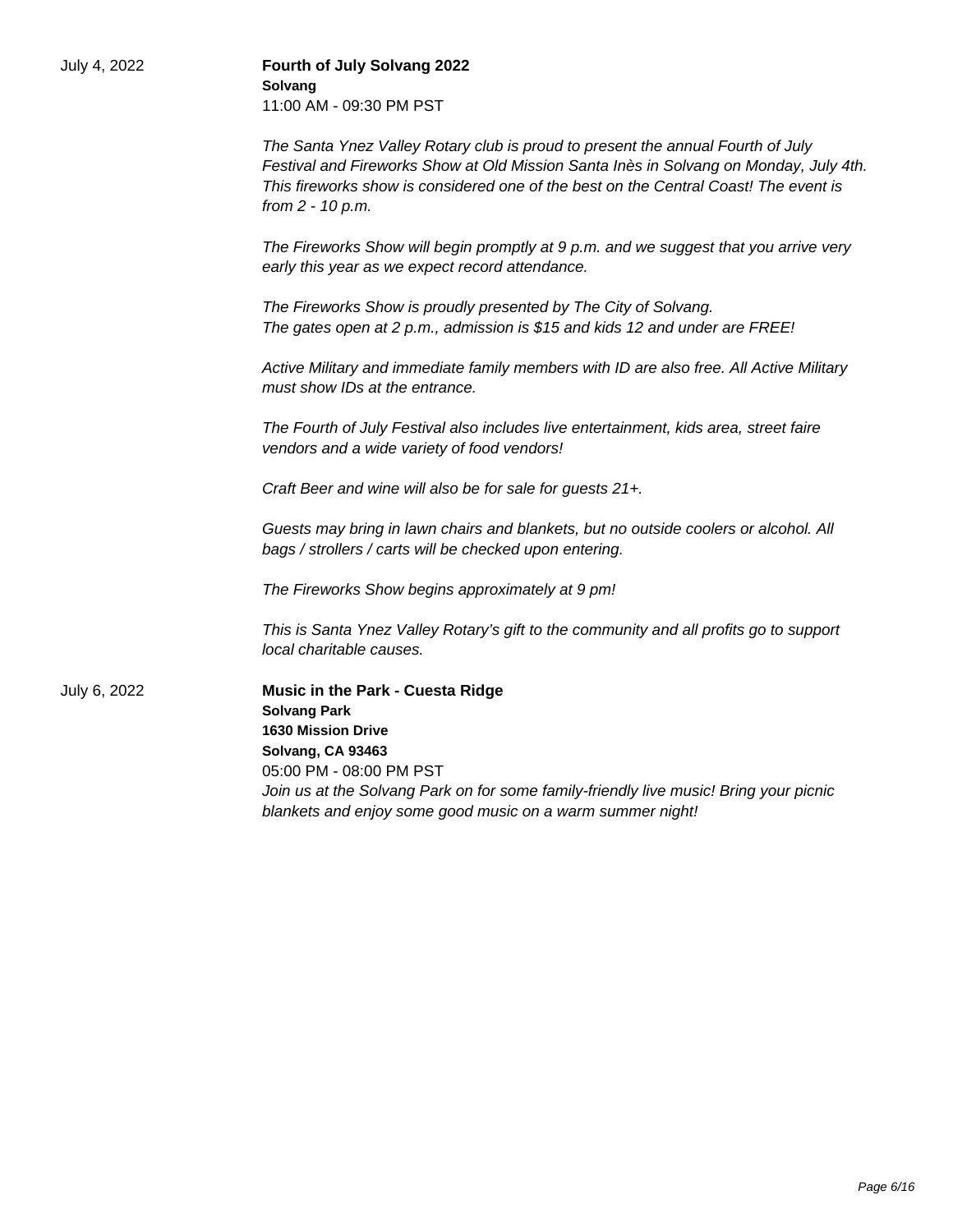| July 10, 2022 | <b>Summer Sundays - Food, Wine and Music</b><br><b>Buttonwood Winery</b><br>1500 Alamo Pintado<br>Solvang, CA 93463<br>11:00 AM - 05:00 PM PST<br>Buttonwood Winery, 9175530425<br>info@buttonwoodwinery.com                                                                                                                                                                                                           |
|---------------|------------------------------------------------------------------------------------------------------------------------------------------------------------------------------------------------------------------------------------------------------------------------------------------------------------------------------------------------------------------------------------------------------------------------|
|               | Shawn Jones is the epitome of American Blues/Roots/Rock music. He has proven over<br>time that he has an international appeal. Shawn is true to form of his influences,<br>spanning from all the greats in Rock, Rhythm & Blues, Jazz & Country. His father raised<br>him on Hank Williams, and he grew up in the heartland of Southern California, where he<br>learned from experience how to play and sing the blues |
| July 13, 2022 | Music in the Park - Sean Wiggins & IOne gOat<br><b>Solvang Park</b><br><b>1630 Mission Drive</b><br>Solvang, CA 93463<br>05:00 PM - 08:00 PM PST<br>Join us at the Solvang Park on for some family-friendly live music! Bring your picnic<br>blankets and enjoy some good music on a warm summer night!                                                                                                                |
| July 14, 2022 | <b>Solvang Chamber July Mixer</b><br><b>Parc Place Plaza</b><br>1623 & 1631 MISSION DRIVE<br>Solvang, CA 93463<br>04:00 PM - 07:00 PM PST<br>Solvang Chamber of Commerce, 805.688.0701                                                                                                                                                                                                                                 |
|               | Parc Place Block - Party Mixer<br>Solvang Chamber will collaborate with the Sima Building to hold a Ribbon Cutting and<br>Mixer in the Parc Plaza Place. The Chamber & the community will celebrate all the<br>businesses within Parc Plaza block to commemorate the fillings of all spaces.                                                                                                                           |
|               | Let's celebrate a full house in the vision of Jim Knell and the Sima Buildings.                                                                                                                                                                                                                                                                                                                                        |
|               | Non Chamber Members: \$10 entrance fee                                                                                                                                                                                                                                                                                                                                                                                 |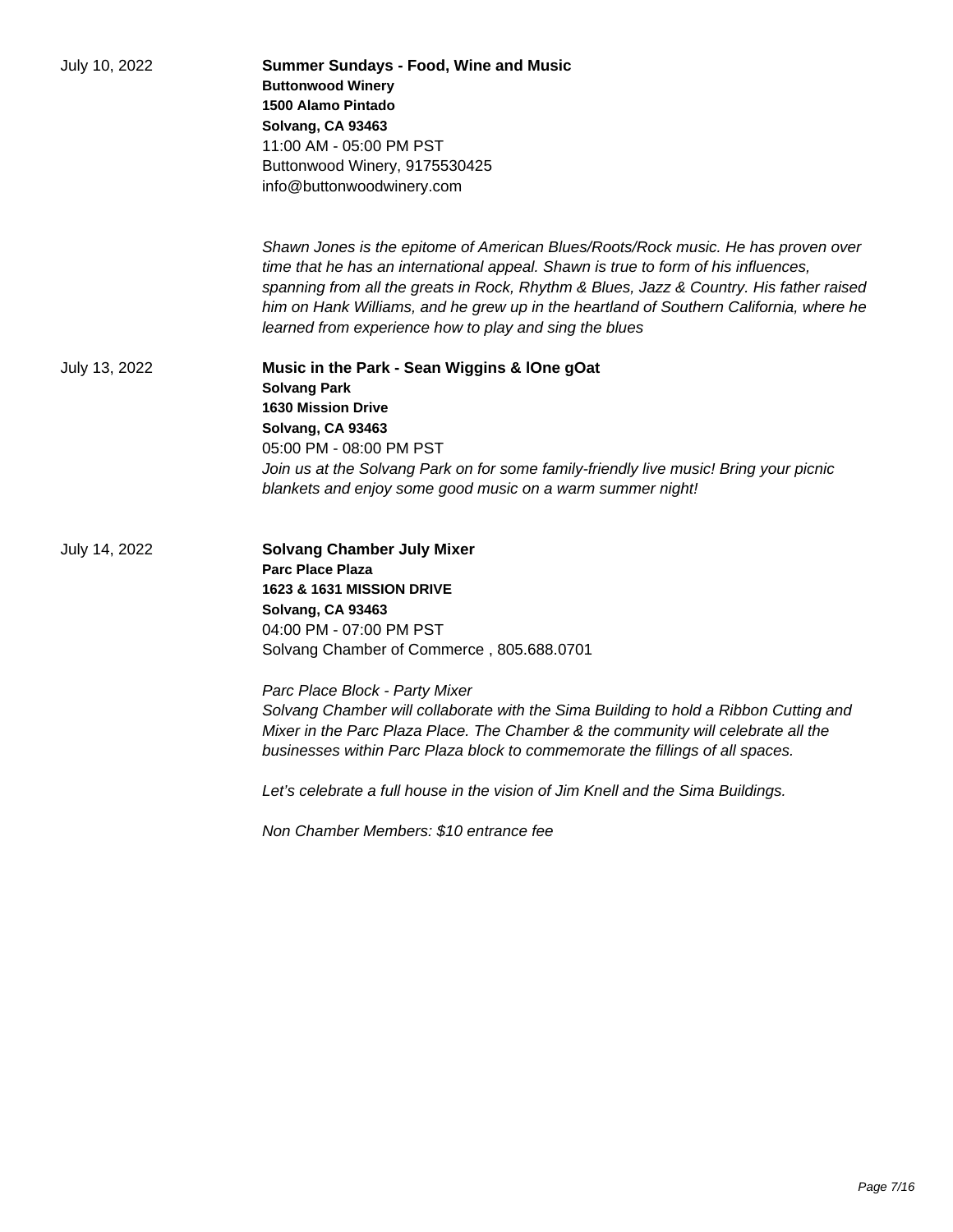| July 17, 2022 | <b>Summer Sundays - Food, Wine and Music</b><br><b>Buttonwood Winery</b><br>1500 Alamo Pintado<br>Solvang, CA 93463<br>11:00 AM - 05:00 PM PST<br>Buttonwood Winery, 9175530425<br>info@buttonwoodwinery.com                                                                                                                                                                                                                                                                 |
|---------------|------------------------------------------------------------------------------------------------------------------------------------------------------------------------------------------------------------------------------------------------------------------------------------------------------------------------------------------------------------------------------------------------------------------------------------------------------------------------------|
|               | F?or the last few years, Santa Barbara-based singer/songwriter Will Breman has made<br>a name for himself as a prominent Central Coast music staple. 2019 started with his<br>release of his debut Santa Barbara Soul Music EP, and culminated with his performing<br>as a semifinalist on Season 17 of NBC's The Voice. Breman's style is as eclectic as his<br>background. His musical upbringing began with voice lessons from his mother and<br>teaching himself guitar. |
| July 20, 2022 | Music in the Park - Out of the Blue<br><b>Solvang Park</b><br><b>1630 Mission Drive</b><br>Solvang, CA 93463<br>05:00 PM - 08:00 PM PST<br>Join us at the Solvang Park on for some family-friendly live music! Bring your picnic<br>blankets and enjoy some good music on a warm summer night!                                                                                                                                                                               |
| July 22, 2022 | <b>Movies in the Park - Solvang Park</b><br><b>Solvang Park</b><br>1630 Mission Dr<br>Solvang, CA 93463<br>07:30 PM - 08:30 PM PST<br>Recreation Coordinator, (805) 688-7529<br>Summer Friday night movies are back in Solvang!<br>Blankets and chairs are welcome. Movie begins at dusk. Fresh popcorn and hot<br>chocolate for purchase.                                                                                                                                   |
|               | The Madrigals are an extraordinary family who live hidden in the mountains of Colombia<br>in a charmed place called the Encanto. The magic of the Encanto has blessed every<br>child in the family with a unique gift -- every child except Mirabel. However, she soon<br>may be the Madrigals last hope when she discovers that the magic surrounding the<br>Encanto is now in danger.                                                                                      |
| July 23, 2022 | <b>Amanda Castro Band - Solvang Theaterfest</b><br><b>Theaterfest Garden</b><br>420 2nd St<br>Solvang, CA 93463<br>05:00 PM - 08:00 PM PST<br>The Amanda Castro Band performs a wide variety of jazz music that ranges from the<br>1920's, swing, big band, vintage jazz, New Orleans Jazz, all the way to today's current<br>hits played in a jazzy style.<br>w/Cordon of Santa Barbara hosting as the day's featured wine                                                  |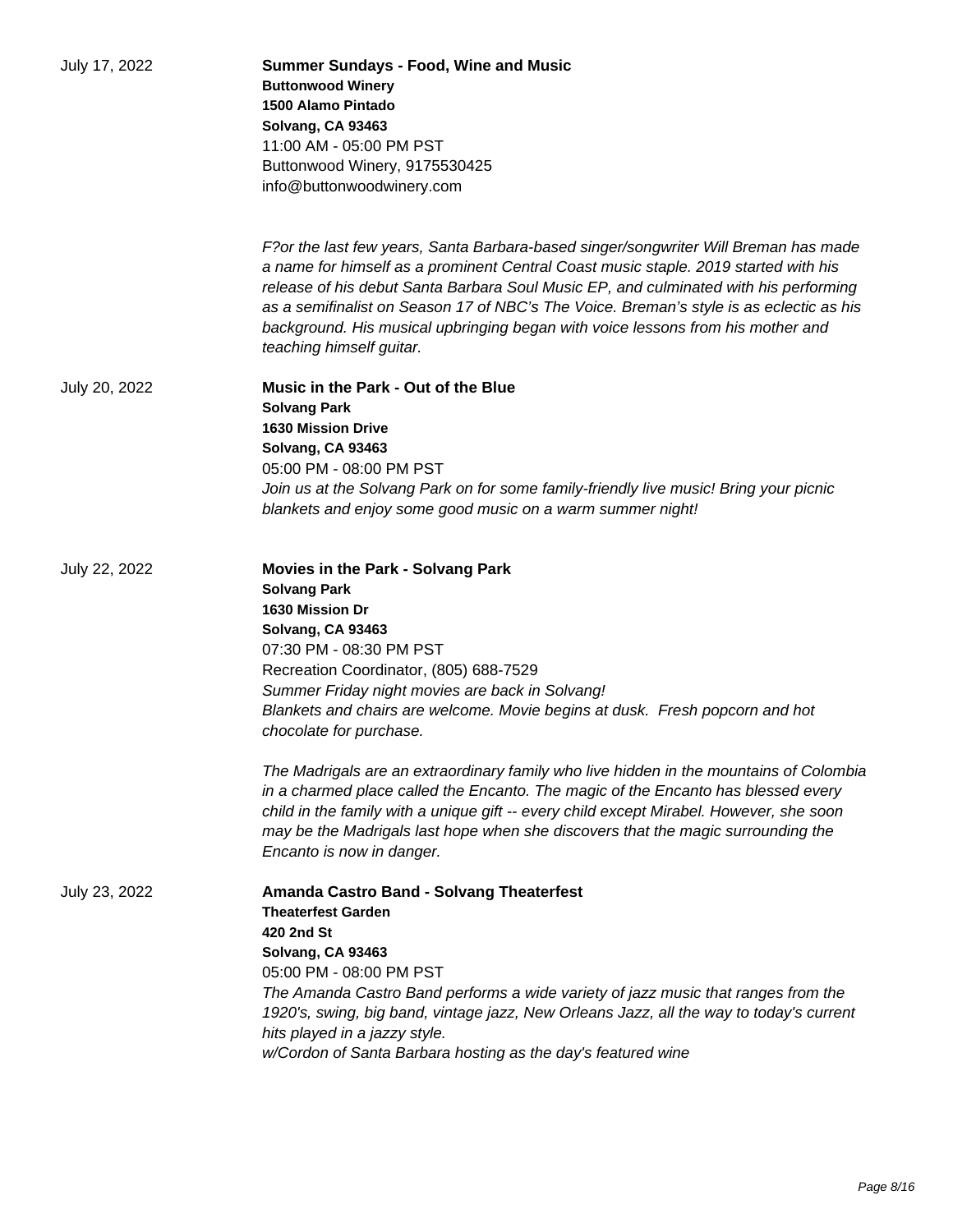July 23, 2022 **POWERLIFTING COMPETITION IN SOLVANG Cold Iron Barbell 320 Alisal Rd Solvang, CA 93463** 09:30 AM - 12:00 PM PST Lynne Castellanos, (805) 267-6272 Lynnecastellanos@hotmail.com POWERLIFTING COMPETITION IN SOLVANG

> COLD IRON BARBELL AT YOUTH EMPOWERED SPORTS CLUB WILL BE HOSTING AN AAU (AMATEUR ATHLETIC UNION) EVENT TO BE HELD IN SOLVANG, CA JULY 23RD AND JULY 24TH.

The AAU Junior Olympic Games are open to all athletes 19 and under. Other events include Single Lift Championships, Strong Man and Feats of Strength Competition for athletes of all ages.

Solvang's local Team Pretty Strong has been training hard, and they are looking forward to competing at their home gym. They lifted earlier this year in Laughlin, Nevada, and set many AAU records. They are raising funds to attend the AAU World Championships in September at the Rio Hotel in Las Vegas.

Lifting starts on Saturday at 9:30 a.m. Spector fees are \$10 per adult and \$5 for children. Monies raised go toward travel expenses for their youth lifters.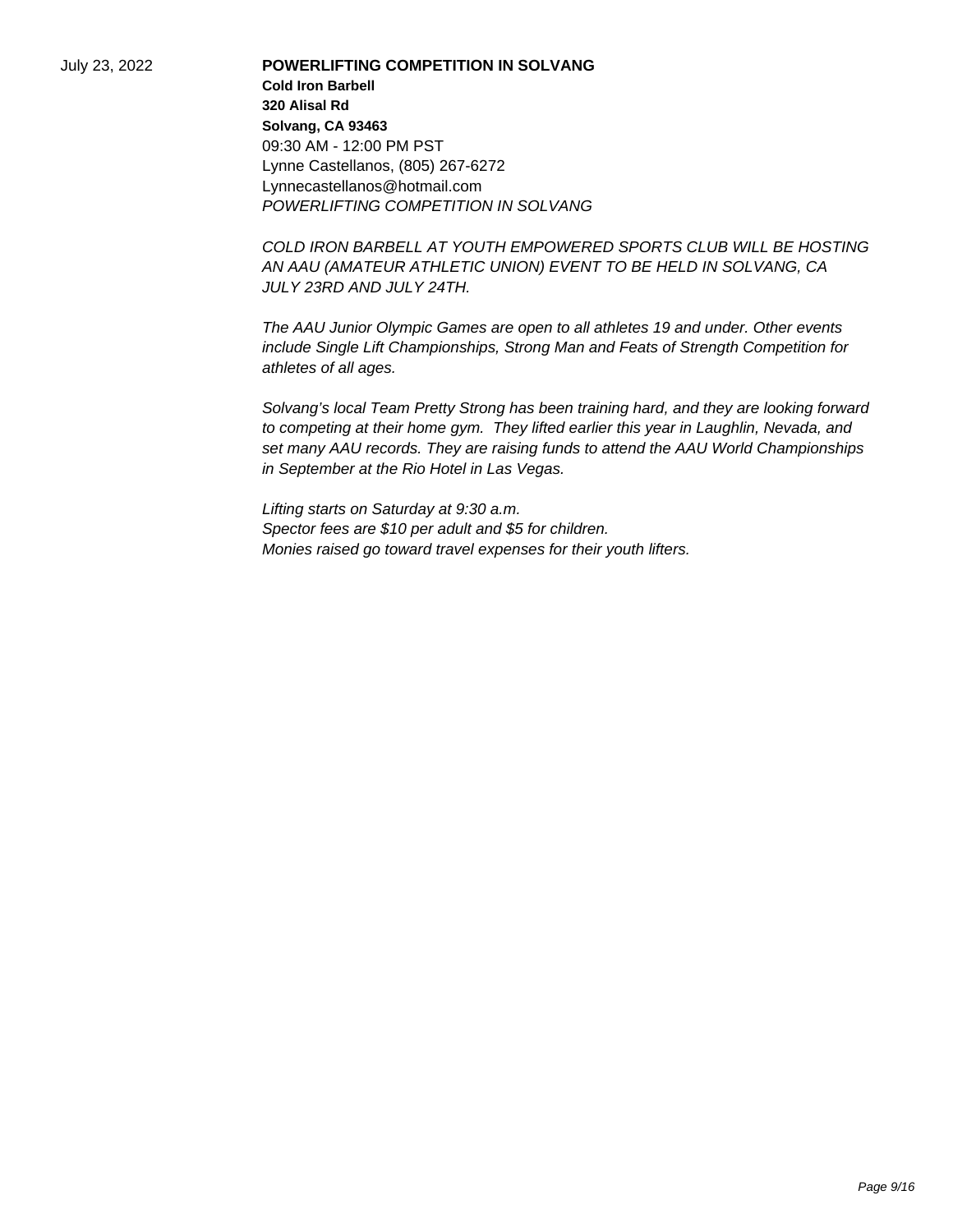July 23, 2022 **Peace of Mind?10,000 Steps in the Right Direction Buellton 7250 Santa Rosa Road Buellton, CA 93427** 09:00 AM - 12:00 PM PST We are pleased to announce our third annual Peace of Mind—10,000 Steps in the Right Direction fundraiser for Mental Health.

> Join us for a WALK on our stunning, 628-acre estate in north Santa Barbara County on Saturday, July 23 at 9 a.m.

Traverse our ranch from the valley floor through our hillside vineyards and back, approximately 10,000 steps. Enjoy a glass of wine with your view at the top and when you finish the course.

100% of your \$55 registration fee will be split between our two benefiting organizations: One Mind, which funds research into the causes, treatments and cures of mental illness, and Mental Wellness Center, which provides services and housing for individuals with a mental health diagnosis in Santa Barbara County.

Enjoy breathtaking hilltop vistas of the Sta. Rita Hills wine region while raising funds for an important cause.

Join us!

 If you are unable to join our walk, but want to support this important cause, you can donate directly to one of the two charities that Peace of Mind supports. We are matching the first \$70,000 in donations!

**DONATE**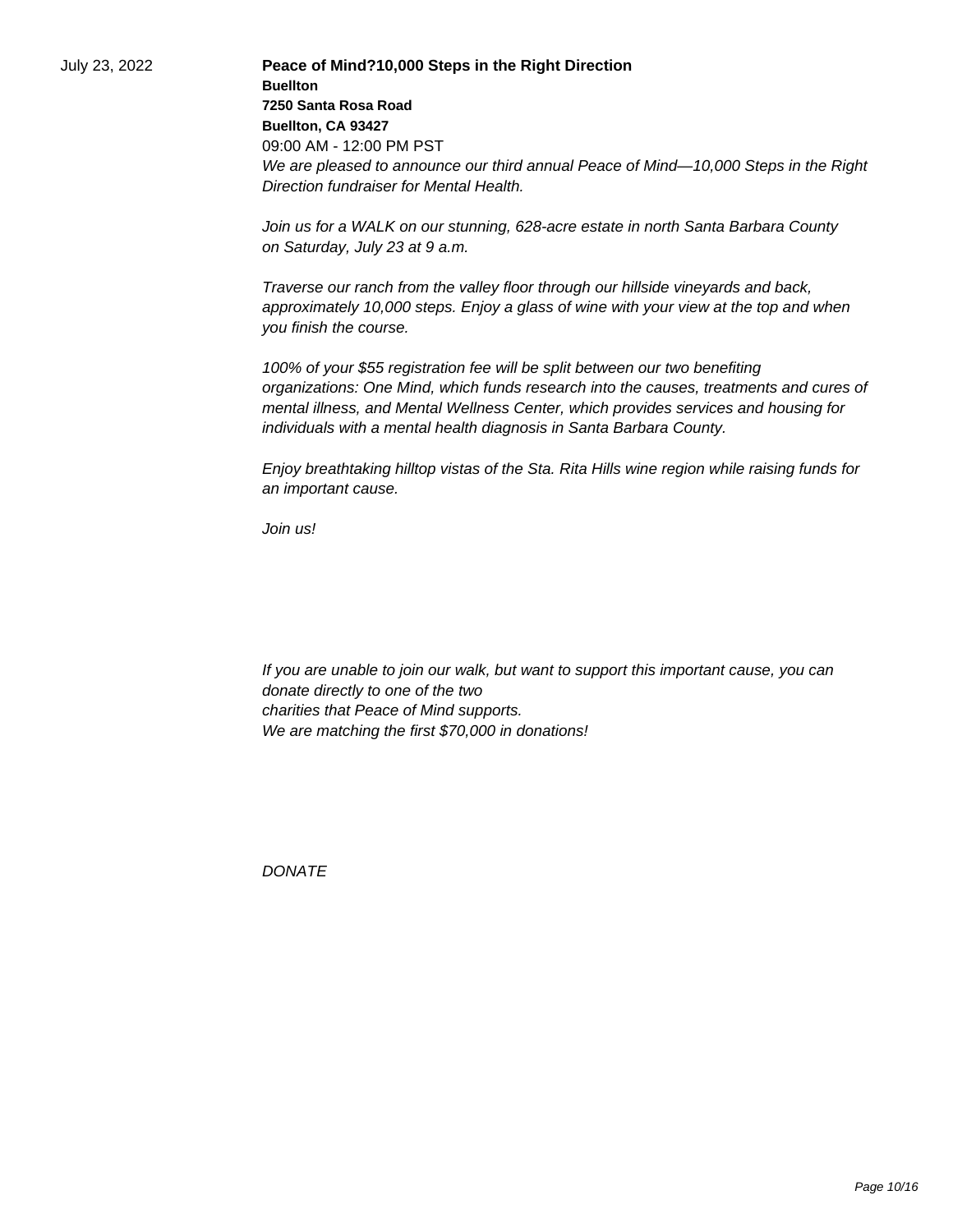| July 24, 2022 | <b>POWERLIFTING COMPETITION IN SOLVANG</b>                                                                                                                                                                                                                                                                             |
|---------------|------------------------------------------------------------------------------------------------------------------------------------------------------------------------------------------------------------------------------------------------------------------------------------------------------------------------|
|               | <b>Cold Iron Barbell</b>                                                                                                                                                                                                                                                                                               |
|               | 320 Alisal Rd                                                                                                                                                                                                                                                                                                          |
|               | Solvang, CA 93463                                                                                                                                                                                                                                                                                                      |
|               | 09:30 AM - 12:00 PM PST                                                                                                                                                                                                                                                                                                |
|               | Lynne Castellanos, (805) 267-6272                                                                                                                                                                                                                                                                                      |
|               | Lynnecastellanos@hotmail.com                                                                                                                                                                                                                                                                                           |
|               | POWERLIFTING COMPETITION IN SOLVANG                                                                                                                                                                                                                                                                                    |
|               | COLD IRON BARBELL AT YOUTH EMPOWERED SPORTS CLUB WILL BE HOSTING                                                                                                                                                                                                                                                       |
|               | AN AAU (AMATEUR ATHLETIC UNION) EVENT TO BE HELD IN SOLVANG, CA<br>JULY 23RD AND JULY 24TH.                                                                                                                                                                                                                            |
|               | The AAU Junior Olympic Games are open to all athletes 19 and under. Other events                                                                                                                                                                                                                                       |
|               | include Single Lift Championships, Strong Man and Feats of Strength Competition for<br>athletes of all ages.                                                                                                                                                                                                           |
|               | Solvang's local Team Pretty Strong has been training hard, and they are looking forward<br>to competing at their home gym. They lifted earlier this year in Laughlin, Nevada, and<br>set many AAU records. They are raising funds to attend the AAU World Championships<br>in September at the Rio Hotel in Las Vegas. |
|               | Lifting starts on Saturday at 9:30 a.m.                                                                                                                                                                                                                                                                                |
|               | Spector fees are \$10 per adult and \$5 for children.                                                                                                                                                                                                                                                                  |
|               | Monies raised go toward travel expenses for their youth lifters.                                                                                                                                                                                                                                                       |
| July 27, 2022 | <b>Music in the Park - Tex Pistols</b>                                                                                                                                                                                                                                                                                 |
|               | <b>Solvang Park</b>                                                                                                                                                                                                                                                                                                    |
|               | <b>1630 Mission Drive</b>                                                                                                                                                                                                                                                                                              |
|               | Solvang, CA 93463                                                                                                                                                                                                                                                                                                      |
|               | 05:00 PM - 08:00 PM PST                                                                                                                                                                                                                                                                                                |
|               | Join us at the Solvang Park on for some family-friendly live music! Bring your picnic                                                                                                                                                                                                                                  |
|               | blankets and enjoy some good music on a warm summer night!                                                                                                                                                                                                                                                             |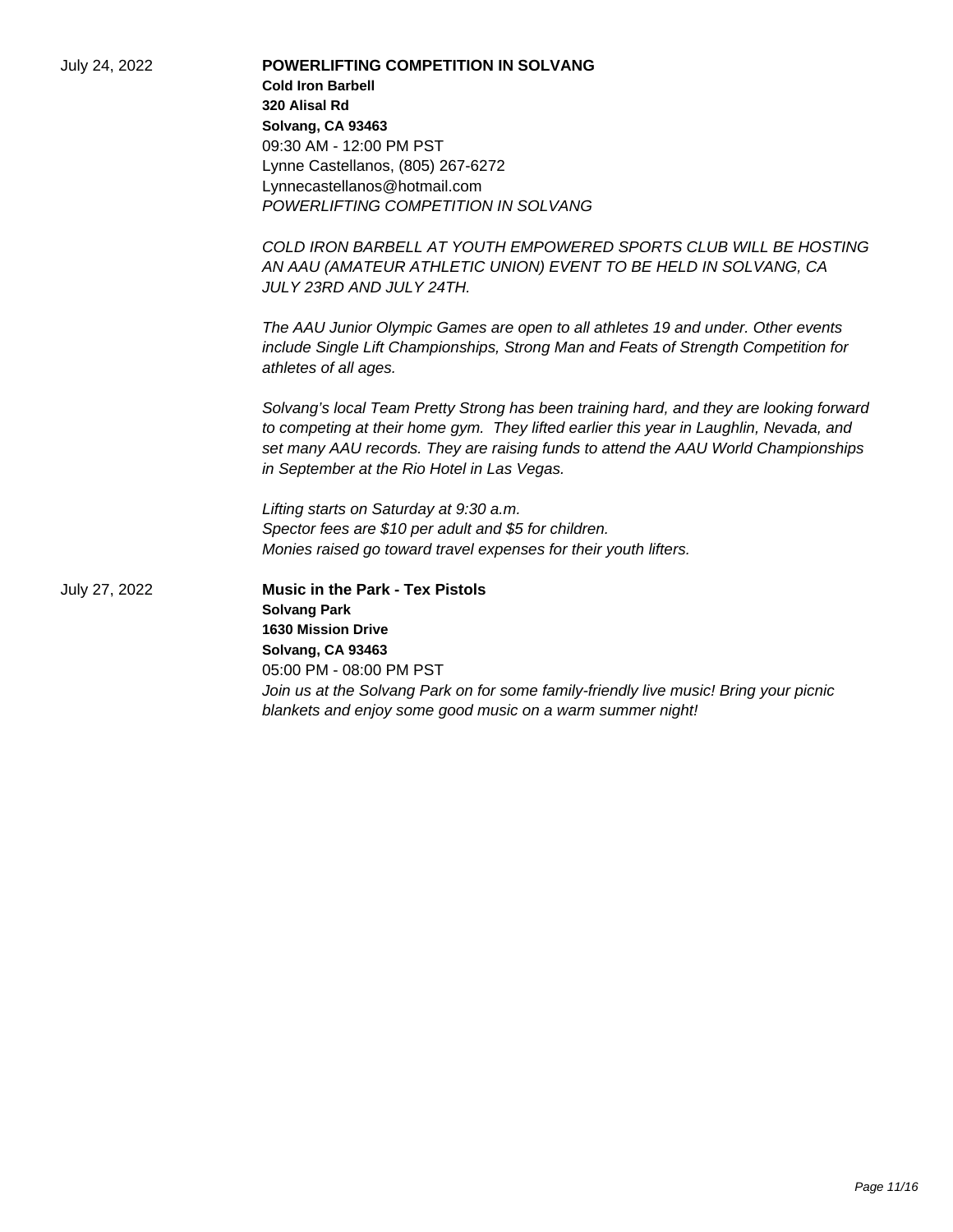| August 3, 2022 | <b>Music in the Park - The Rincons</b>                                                |
|----------------|---------------------------------------------------------------------------------------|
|                | <b>Solvang Park</b>                                                                   |
|                | <b>1630 Mission Drive</b>                                                             |
|                | Solvang, CA 93463                                                                     |
|                | 05:00 PM - 08:00 PM PST                                                               |
|                | Join us at the Solvang Park on for some family-friendly live music! Bring your picnic |

August 4, 2022 **Responsible Beverage Service (RBS) Winery Training The Landsby 1576 Mission Drive Solvang , CA 93463** 08:00 AM - 12:00 PM PST Solvang Chamber of Commerce , 805.688.0701 This ABC approved course is open only to Solvang Chambers members and features the new RBS training curriculum. All alcohol servers and managers (over 1,000,000 statewide) must complete the entire certification process by August 31st, 2022. The process includes registering with ABC, completing the new course from an state accredited training provider and passing the new online ABC certifying exam within 30 days of taking the course. Certification is valid for three years.

blankets and enjoy some good music on a warm summer night!

All employees, supervisors and managers now attend the same course. Under the new law, anyone who does any of the following (even just occasionally) must be certified...takes alcohol orders, pours alcohol, serves/delivers alcohol or checks ID for entry or alcohol service (bouncers/security). Additionally, anyone who supervises, manages, trains or is directly involved in the hiring of those mentioned above must also be certified.

This course offering is specifically tailored for those involved in the service of alcohol in wineries/tasting rooms, breweries/taprooms as well as bars and restaurants. It covers all the new mandated course topics while focusing on the everyday issues employees, supervisors and managers face including the identification of fake ID's and the fraudulent use of real ID's by minors, strategies for preventing guests from becoming overly intoxicated and refusing service to those that are. The in-person course is four hours in duration and is taught by a 25 year veteran of local law enforcement.

All attendees must register with ABC HERE and pay the \$3 ABC server registration fee before signing up to attend. Once registered with ABC, a server ID number will be issued. This number is required in order to complete the course registration process on **Fventhrite**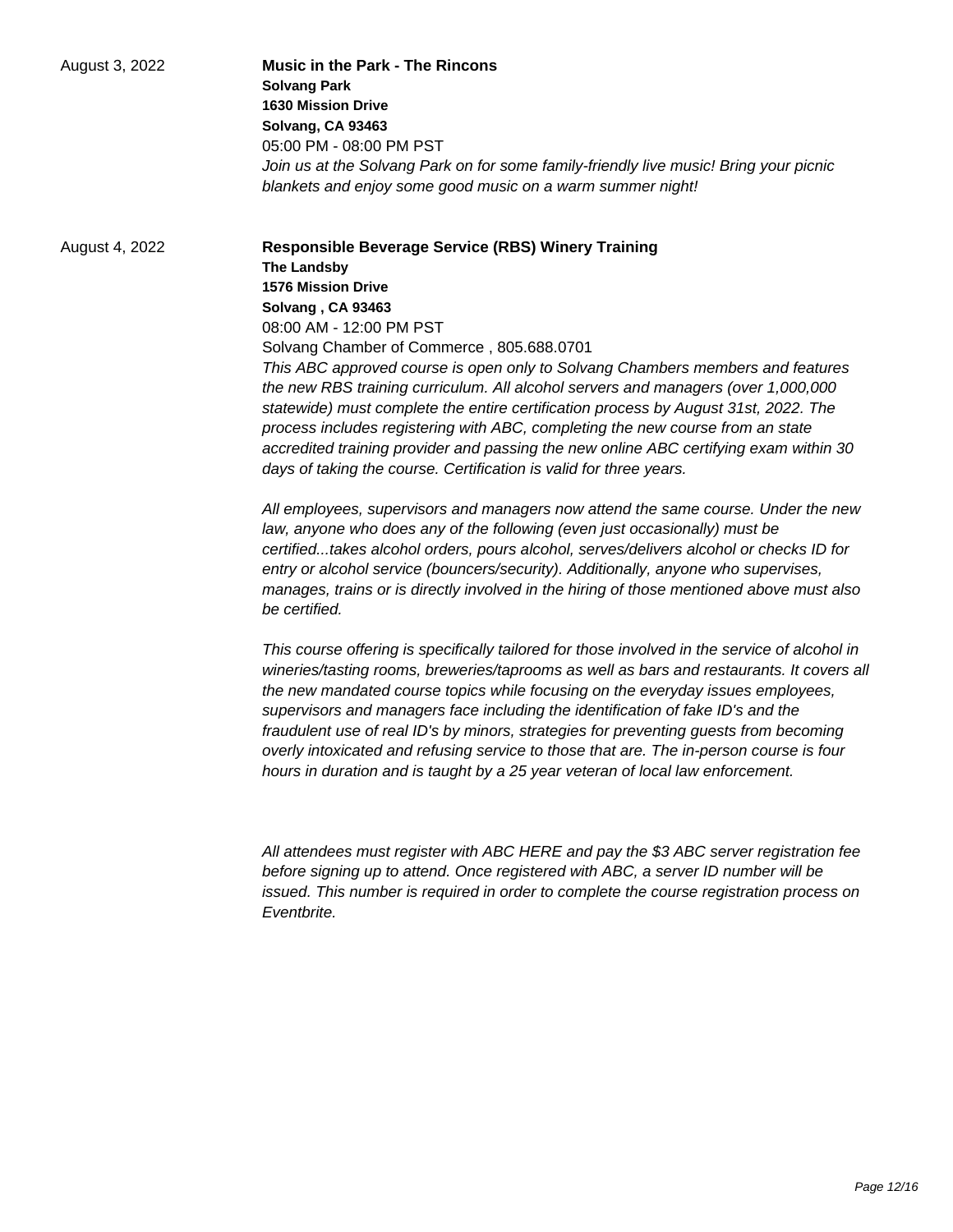| August 5, 2022                          | Movies in the Park - Solvang Park<br><b>Solvang Park</b><br>1630 Mission Dr<br>Solvang, CA 93463<br>07:30 PM - 08:30 PM PST<br>Recreation Coordinator, (805) 688-7529<br>Summer Friday night movies are back in Solvang!<br>Blankets and chairs are welcome. Movie begins at dusk. Fresh popcorn and hot<br>chocolate for purchase.<br>Dr. Lily Houghton enlists the aid of wisecracking skipper Frank Wolff to take her down<br>the Amazon in his ramshackle boat. Together, they search for an ancient tree that holds<br>the power to heal -- a discovery that will change the future of medicine.                                                                                                                                                                                                                                                                                                                                                                                                       |
|-----------------------------------------|-------------------------------------------------------------------------------------------------------------------------------------------------------------------------------------------------------------------------------------------------------------------------------------------------------------------------------------------------------------------------------------------------------------------------------------------------------------------------------------------------------------------------------------------------------------------------------------------------------------------------------------------------------------------------------------------------------------------------------------------------------------------------------------------------------------------------------------------------------------------------------------------------------------------------------------------------------------------------------------------------------------|
| August 10, 2022                         | Music in the Park - Leslie Lembo & Raw Silk<br><b>Solvang Park</b><br><b>1630 Mission Drive</b><br>Solvang, CA 93463<br>05:00 PM - 08:00 PM PST<br>Join us at the Solvang Park on for some family-friendly live music! Bring your picnic<br>blankets and enjoy some good music on a warm summer night!                                                                                                                                                                                                                                                                                                                                                                                                                                                                                                                                                                                                                                                                                                      |
| August 11, 2022<br>- September 14, 2022 | <b>PCPA Into the Woods Solvang</b><br><b>Solvang Festival Theater</b><br>420 2nd Street<br>Solvang, CA 93463<br>Time varies, see PCPA website<br>This magical musical brings everyone's favorite storybook characters together for a<br>fractured fairytale like you've never seen. When the Baker and his wife learn that a<br>Witch's curse has left them childless, the two set off on a journey into the woods to<br>break the spell. There, paths cross and stories interweave including, Cinderella, who<br>wishes to attend the King's Festival, Jack, who wishes his cow would give milk, and<br>even a big bad wolf. Wishes are granted, but the consequences follow closely behind.<br>The stirring script and sophisticated score, by James Lapine and Stephen Sondheim,<br>combine in a rare modern classic that is poignant and enchanting.<br>Estimated Run Time: 2 hours 40 minutes which includes a 15-minute intermission.<br>Book by James Lapine<br>Music and Lyrics by Stephen Sondheim |
| August 17, 2022                         | Music in the Park -Bill Agin & Territorial Law<br><b>Solvang Park</b><br><b>1630 Mission Drive</b><br>Solvang, CA 93463<br>05:00 PM - 08:00 PM PST<br>Join us at the Solvang Park on for some family-friendly live music! Bring your picnic<br>blankets and enjoy some good music on a warm summer night!                                                                                                                                                                                                                                                                                                                                                                                                                                                                                                                                                                                                                                                                                                   |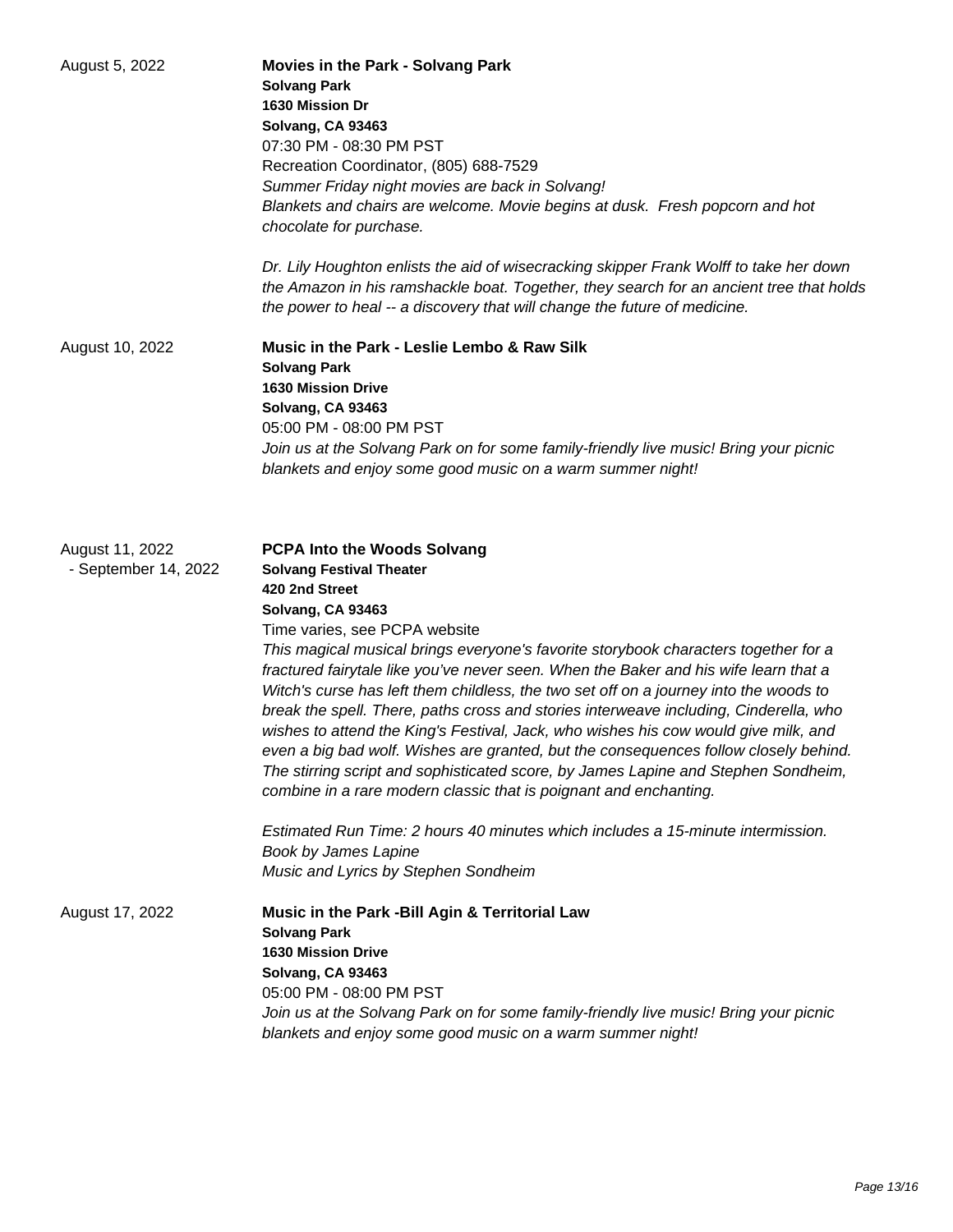| August 24, 2022                        | <b>Music in the Park - Sound Investment</b><br><b>Solvang Park</b><br><b>1630 Mission Drive</b><br>Solvang, CA 93463<br>05:00 PM - 08:00 PM PST<br>Join us at the Solvang Park on for some family-friendly live music! Bring your picnic<br>blankets and enjoy some good music on a warm summer night!                                                                                                                                                                                                                                                                                                                                                                                                                                |
|----------------------------------------|---------------------------------------------------------------------------------------------------------------------------------------------------------------------------------------------------------------------------------------------------------------------------------------------------------------------------------------------------------------------------------------------------------------------------------------------------------------------------------------------------------------------------------------------------------------------------------------------------------------------------------------------------------------------------------------------------------------------------------------|
| August 24, 2022                        | Solvang 2022 State of the City Address<br><b>Corque Craft House</b><br><b>420 Alisal Road</b><br>Solvang, CA 93463<br>11:30 AM - 01:30 PM PST<br>Solvang Chamber of Commerce, 805.688.0701<br>Solvang's 2022 State of the City Address featuring keynote speaker, California State<br>Controller, Betty Yee. As chief fiscal officer of the world's fifth-largest economy, Ms. Yee<br>chairs the Franchise Tax Board and serves as a member of the California Public<br>Employees' Retirement System (CalPERS) and the California State Teachers'<br>Retirement System (CalSTRS) Boards.<br>The address will be taking place Wednesday, August 24th at the Corque Craft House.                                                        |
|                                        | The address will start at 11:30 am.<br>After the event, there will be a VIP meet and greet with California State Controller, Betty<br>Yee.<br>Tickets prices at the cost of \$50.00 dollars lunch included.<br>Please RSVP to Mitzi at mitzi@solvangchamber.com                                                                                                                                                                                                                                                                                                                                                                                                                                                                       |
| August 25, 2022<br>- September 3, 2022 | <b>Native Gardens PCPA Play Santa Maria</b><br><b>Marian Theater</b><br>800 South College Drive<br>Santa Maria, CA 93463<br>Time varies, see PCPA website<br>Gardens and cultures clash, turning friendly neighbors into feuding enemies in this<br>hilarious comedy of good intentions and bad manners. Pablo, a high-powered lawyer,<br>and doctoral candidate Tania, his very pregnant wife, are realizing the American dream<br>when they purchase a house next door to community stalwarts Virginia and Frank. But a<br>disagreement over a long-standing fence line soon spirals into an all- out war of taste,<br>class, privilege, and entitlement. The hilarious results guarantee no one comes out<br>smelling like a rose. |

By Karen Zacharias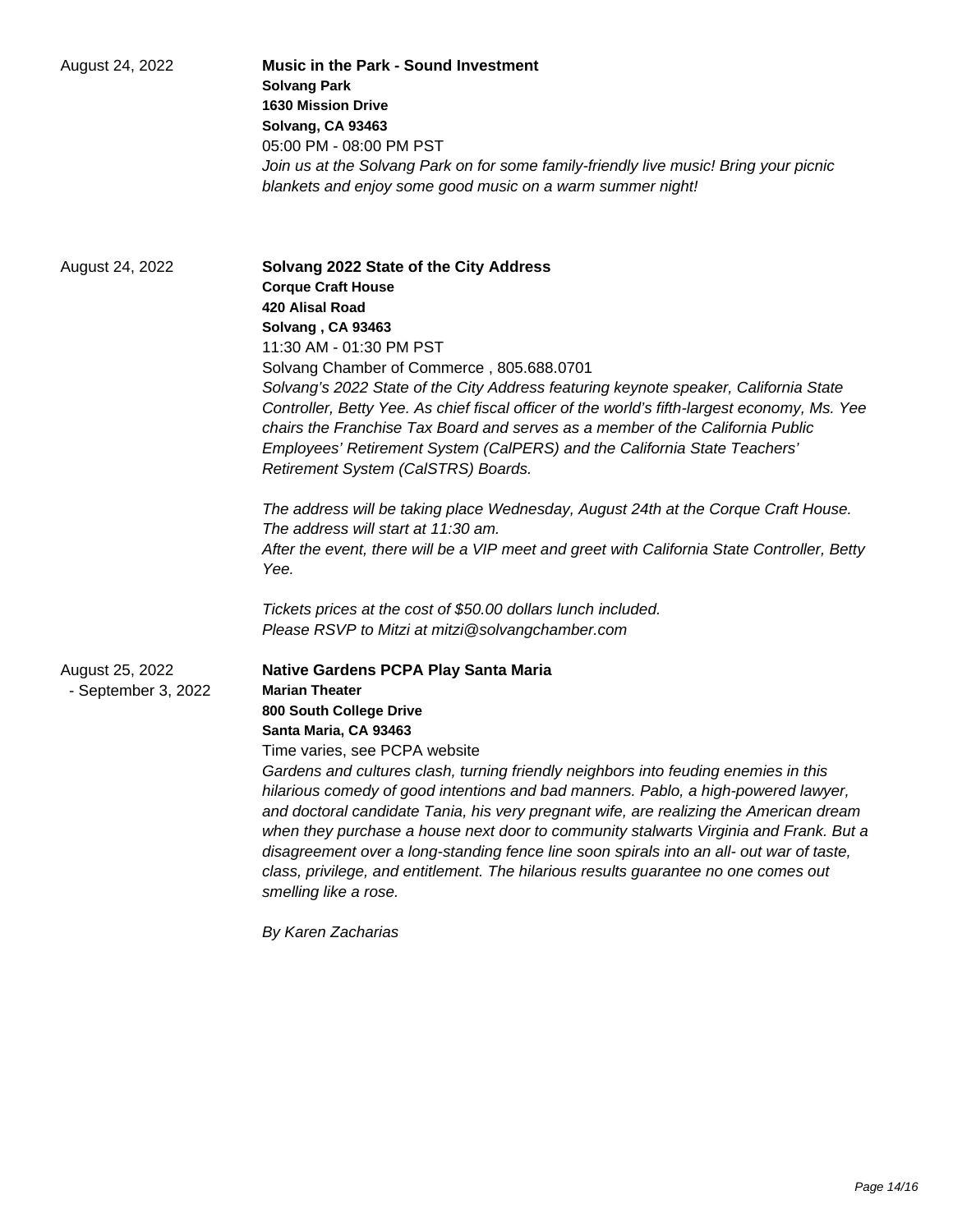| August 27, 2022                           | <b>Wheels 'N' Windmills</b><br>Solvang<br>11:00 AM - 03:00 PM PST<br>The 16th Annual "Wheels 'N' Windmills Car Show" will be held Saturday, August 27,<br>2022 and be open to pre-1990 vehicles. The event is free to the public and all proceeds                                                                                                                                                                                                                                                                                                                                                                                                                        |
|-------------------------------------------|--------------------------------------------------------------------------------------------------------------------------------------------------------------------------------------------------------------------------------------------------------------------------------------------------------------------------------------------------------------------------------------------------------------------------------------------------------------------------------------------------------------------------------------------------------------------------------------------------------------------------------------------------------------------------|
|                                           | for this event will benefit local charities.<br>The car show is open to all makes and models of 1990 and earlier Stock or Modified<br>Classic cars, trucks, Hot Rods, Sports cars, Motorcycles, and Special Interest vehicles.                                                                                                                                                                                                                                                                                                                                                                                                                                           |
|                                           | Times: TBA                                                                                                                                                                                                                                                                                                                                                                                                                                                                                                                                                                                                                                                               |
| August 31, 2022                           | <b>Music in the Park - Live Wire</b><br><b>Solvang Park</b><br><b>1630 Mission Drive</b><br>Solvang, CA 93463<br>05:00 PM - 08:00 PM PST<br>Join us at the Solvang Park on for some family-friendly live music! Bring your picnic<br>blankets and enjoy some good music on a warm summer night!                                                                                                                                                                                                                                                                                                                                                                          |
| September 9, 2022<br>- September 17, 2022 | <b>Native Gardens PCPA Play Solvang</b><br>420 2nd Street<br>Time varies, check PCPA website<br>Gardens and cultures clash, turning friendly neighbors into feuding enemies in this<br>hilarious comedy of good intentions and bad manners. Pablo, a high-powered lawyer,<br>and doctoral candidate Tania, his very pregnant wife, are realizing the American dream<br>when they purchase a house next door to community stalwarts Virginia and Frank. But a<br>disagreement over a long-standing fence line soon spirals into an all- out war of taste,<br>class, privilege, and entitlement. The hilarious results guarantee no one comes out<br>smelling like a rose. |

By Karen Zacharias